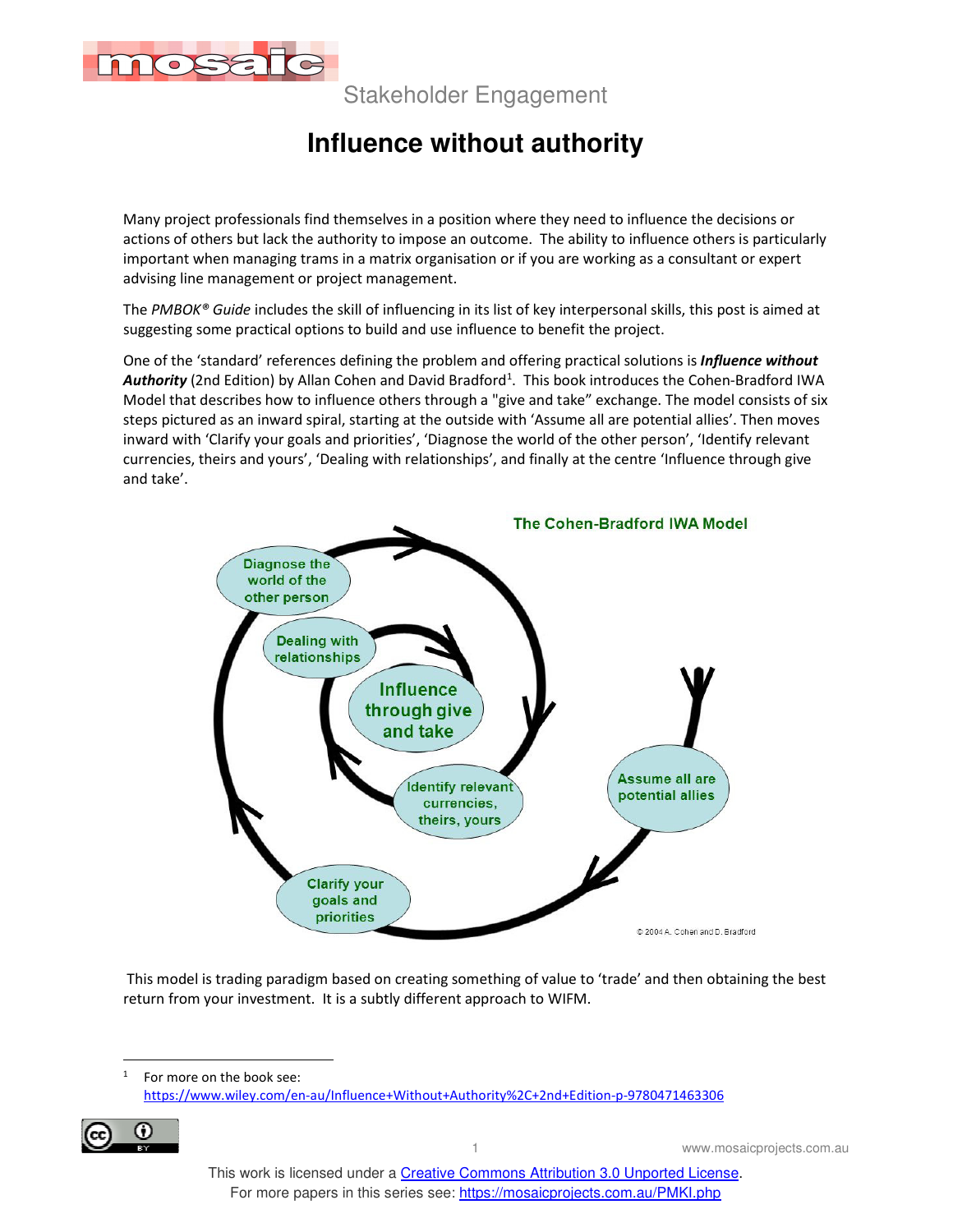## Stakeholder Engagement



WIFM (What's in it For Me) focuses on finding a value proposition that provides a direct benefit to the stakeholder you want help from - if they help you achieve your project outcomes, they benefit from the success. WIFM is effective in situations where a senior stakeholder (eg, the sponsor) can directly benefit from helping you succeed, or where you and several peers or colleagues can benefit from a decision and combine resources to persuade the decision maker.

IWA (Influencing Without Authority) is more effective when there is no direct benefit for the stakeholder you need the help from and is based on 'trading favours' within your network of influence and as a consequence increasing the power of this network<sup>2</sup>. We all intuitively understand the give and take in a transaction for small things, such as sharing the effort to pick up the morning coffee. However, for larger, more complex transactions we need to be more methodical and think through our process, goals and interests, those of our allies and those of the stakeholders we need to influence.

Effective project managers know they get work done by working well within their peer network. If someone does something for the project manager, there's a good chance the project manager will do something for them in return. It's a two way trade that benefits everyone. But even so, influencing without authority isn't an easy task.

The key to IWA is creating and banking various forms of 'organisational currency' in advance of the time you need to use them.

| <b>Organizational Currencies</b>         | <b>Sample Questions</b>                                                                                            |
|------------------------------------------|--------------------------------------------------------------------------------------------------------------------|
| Position                                 |                                                                                                                    |
| Advancement<br>Recognition               | How can you acknowledge and recognize a team member's<br>efforts to senior management?                             |
| <b>Visibility</b><br>٠<br>Networking     | Are there opportunities to help them to network with others in the<br>organization?                                |
|                                          | How can you improve their position or perception within the<br>organization?                                       |
| <b>Task</b>                              |                                                                                                                    |
| <b>Resources</b><br>Assistance           | How can you provide personal assistance or support to help the<br>team member meet her own needs?                  |
| Cooperation<br>Information               | How can your own knowledge or expertise to help solve their<br>problem?                                            |
| Inspiration                              |                                                                                                                    |
| Vision<br>Excellence<br><b>Ethics</b>    | How can you appeal to the team member's interest in furthering<br>the company's vision and demonstrate excellence? |
| Relationship                             |                                                                                                                    |
| Acceptance                               | What is the relationship you have with the person?                                                                 |
| <b>Personal Support</b><br>Understanding | Do you have a genuine friendship and provide support and<br>understanding outside of work meetings?                |
| Personal                                 |                                                                                                                    |
| Challenge<br>Ownership                   | How can you appeal to the team member's personal goals to<br>improve their skill set?                              |
| Gratitude                                | How will the task provide them the opportunity to own, lead or<br>influence the end result?                        |

2 For more on *power and authority* see: https://www.mosaicprojects.com.au/WhitePapers/WP1095\_Understanding\_Power\_Authority.pdf



2 www.mosaicprojects.com.au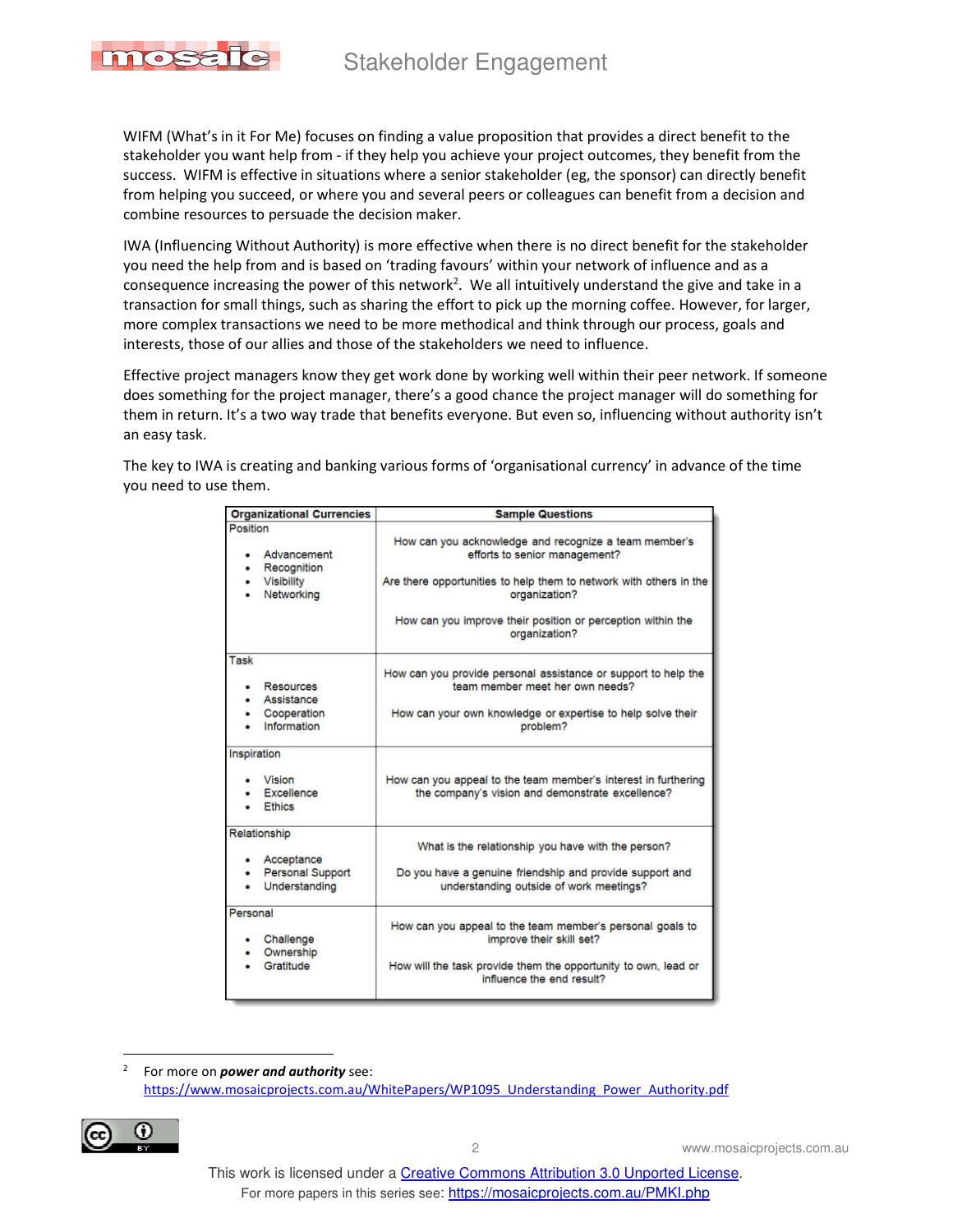

As demonstrated in the table above, organisational currency comes in many formats; a few more options include:

- The ability to highlight and 'publicise' good performance, maybe in a newsletter;
- The ability to make useful connections for the person within your network;
- Providing useful or valuable information to the stakeholder (the power of information is increased by sharing);
- Simply developing a good relationship which both people value;
- Providing help or assistance needed by the other person;
- Supporting people's aspirations by listening carefully to hear what's expressed then supporting or allow the person to achieve their aspiration,
- use agreed upon nicknames
- provide 'time out' for other interests or commitments
- recognise achievements
- Offering other forms of personal support such as coaching or mentoring; when needed.

You need to invest your time and effort to earn organizational currency with your stakeholders before you can 'spend the currency'. Time isn't a luxury many project managers can afford, but investing in relationship-building will ultimately help you be more productive and generate quicker consensus with project team members, peers in the organisation and senior managers.

The two keys to success in this process are first recognising give comes before take in 'give-and-take', and second, making sure what you 'give' is of value to the person you are engaging with in 'their world'. To trade successfully you need to understand what is important or useful to them. Once you have your 'currency', you then need to be able to influence others in person, for more on this see: How to influence others<sup>3</sup>.

\_\_\_\_\_\_\_\_\_\_\_\_\_\_\_\_\_\_\_\_\_\_\_\_\_\_\_\_\_

IWA is a proactive process; remember the best time to influence a decision is before it's made!!!!!!.

3 *How to influence others*, see: https://www.mosaicprojects.com.au/Mag\_Articles/SA1052\_How\_to\_influence\_others.pdf